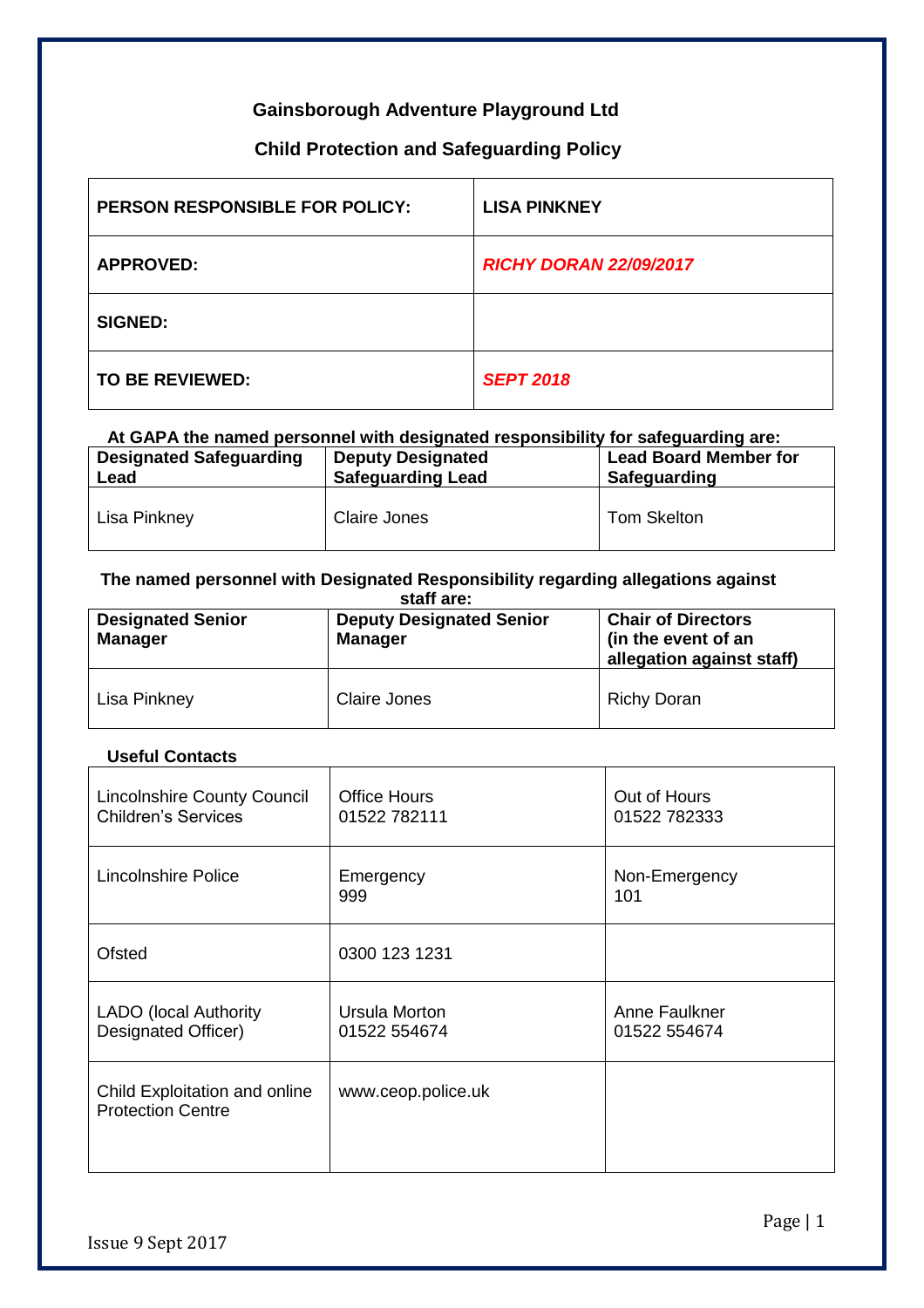| <b>NSPCC Helpline</b>                                               | 0808 800 5000                                                                             |                                                                                                                                                                     |
|---------------------------------------------------------------------|-------------------------------------------------------------------------------------------|---------------------------------------------------------------------------------------------------------------------------------------------------------------------|
| <b>NSPCC Whistleblowing</b><br><b>Advice Line for Professionals</b> | 0800 028 0285                                                                             |                                                                                                                                                                     |
| Lincolnshire safeguarding<br>website                                | www.lincolnshire.gov.uk/lscb                                                              |                                                                                                                                                                     |
| <b>Family Services Directory</b>                                    | www.lincolnshire.gov.uk/fsd                                                               | Provides families with<br>comprehensive information<br>and support, activities and<br>services to help them get<br>the most for their children<br>from an early age |
| <b>Safelives</b>                                                    | www.caada.org.uk                                                                          | National charity dedicated<br>to ending domestic abuse                                                                                                              |
| <b>Total Voice</b>                                                  | http://totalvoicelincolnshire.org                                                         | Free independent and<br>confidential advocacy                                                                                                                       |
| <b>Forced Marriage Unit</b>                                         | www.fco.gov.uk/forcedmarriage                                                             |                                                                                                                                                                     |
| Lincolnshire partners and<br>practioners                            | www.lincolnshirechildren.net<br>which links to                                            | The site is designed to<br>keep you informed of<br>developments which will<br>help you in your work                                                                 |
| <b>Team Around the Child</b>                                        | http://microsites.lincolnshire.gov.u<br>k/children/practioners/team-<br>araound-the-child |                                                                                                                                                                     |
| Working Together to<br>Safeguard Children 2015                      | www.workingtogetheronline.co.uk                                                           | Sit where you can view the<br>online HM Government<br>document                                                                                                      |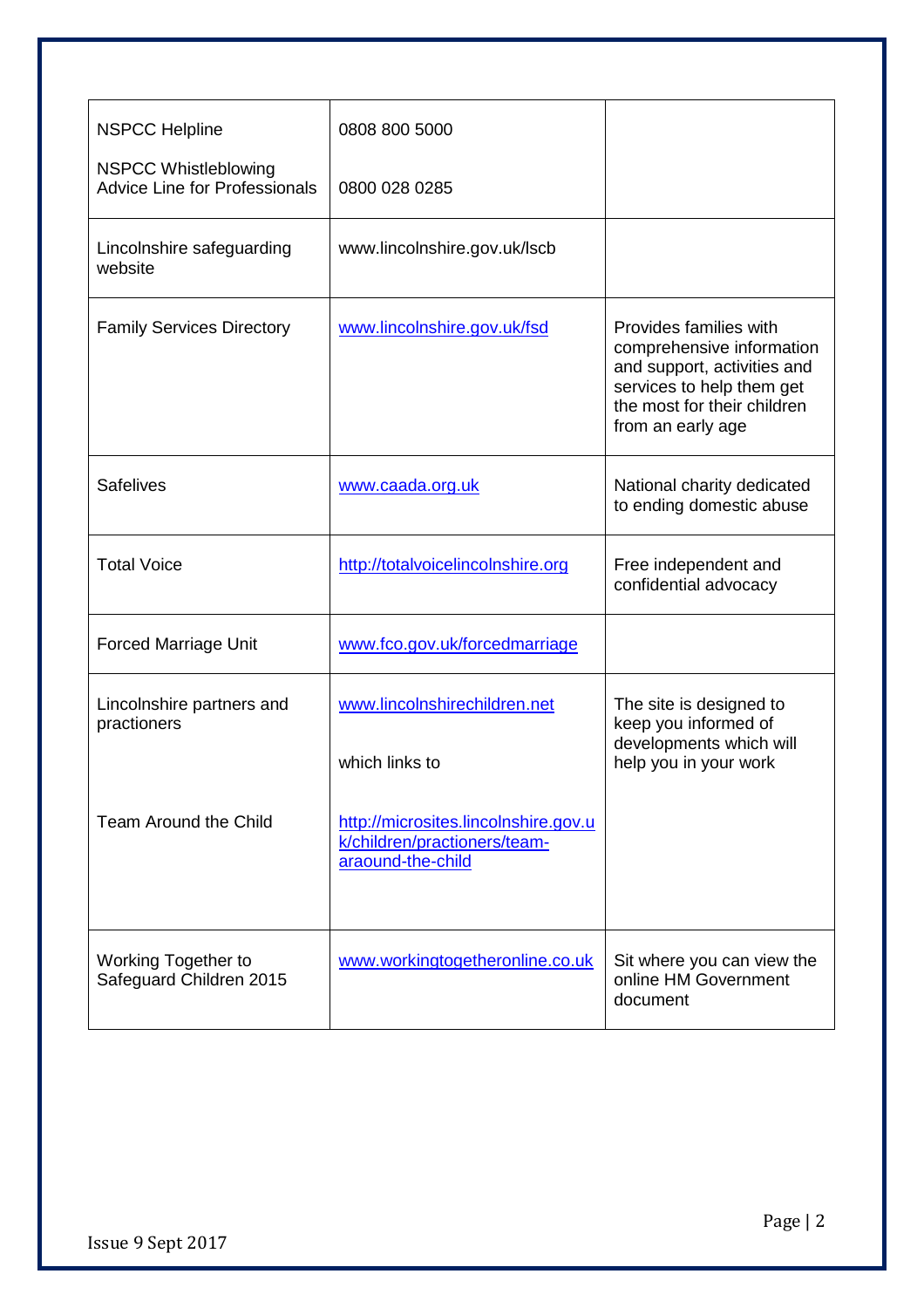# **Safeguarding Definition**

Safeguarding and promoting the welfare of children is defined for the purposes of this policy as:

- Protecting children from maltreatment;
- Preventing impairment of children's health or development;
- Ensuring that children grow up in circumstances consistent with the provision of safe and effective care; and
- Taking action to enable all children to have the best outcomes '*[Working Together to Safeguard Children'](https://www.gov.uk/government/publications/working-together-to-safeguard-children--2) DfE 2015)*

Child Protection is a part of safeguarding and promoting welfare. It refers to the activity that is undertaken to protect specific children who are suffering, or are likely to suffer, significant harm.

# **Terminology**

**Safeguarding and promoting the welfare of children** refers to the process of protecting children from maltreatment, preventing the impairment of children's health or development, ensuring that children are growing up in circumstances consistent with the provision of safe and effective care and taking action to enable all children to have the best life chances.

**Child Protection** refers to the activity undertaken to protect specific children who are suffering, or are likely to suffer, significant harm.

**Staff** refers to all those working for or on behalf of GAPA in either a paid or voluntary capacity.

**Child** refers to all young people who have not yet reached the age of 18.

**Parent** refers to birth parents and other adults who are in a parenting role – step-parents, foster parents, carers and adoptive parents.

**Early Help Advisors** are available to support professionals. These advisors are based within Customer Service Centre (01522 782111). They offer consultations to professionals for new cases where practitioners need some advice or guidance. The Advisors are qualified social workers who will advise on all levels of safeguarding and thresholds.

**Early Help Consultants** provide support, advice and guidance to lead professionals on existing TAC Cases. They will use Signs of Safety methodology to map and/or quality assure cases in order to secure improved outcomes for children, young people and their families. Contact via your local TAC Co-ordinator in your locality.

**TAC Administrators** provide administrative support, maintain records, monitor processes, and can signpost professionals to local services.

**Designated Safeguarding Lead** acts as the focal point for all matters concerning child protection and safeguarding children. One of the primary tasks is to act as the contact between GAPA, the family and other agencies. Incidents of possible child abuse obviously need to be handled with sensitivity and confidentiality consistent with the multi-disciplinary approach. If there is any cause for concern whatsoever it is vital that information is passed to the designated safeguarding lead immediately. In the event, following statutory investigation, of concerns proving to be unfounded, staff should not reproach themselves for having raised the issue. In cases of this nature it is always better to be safe than sorry.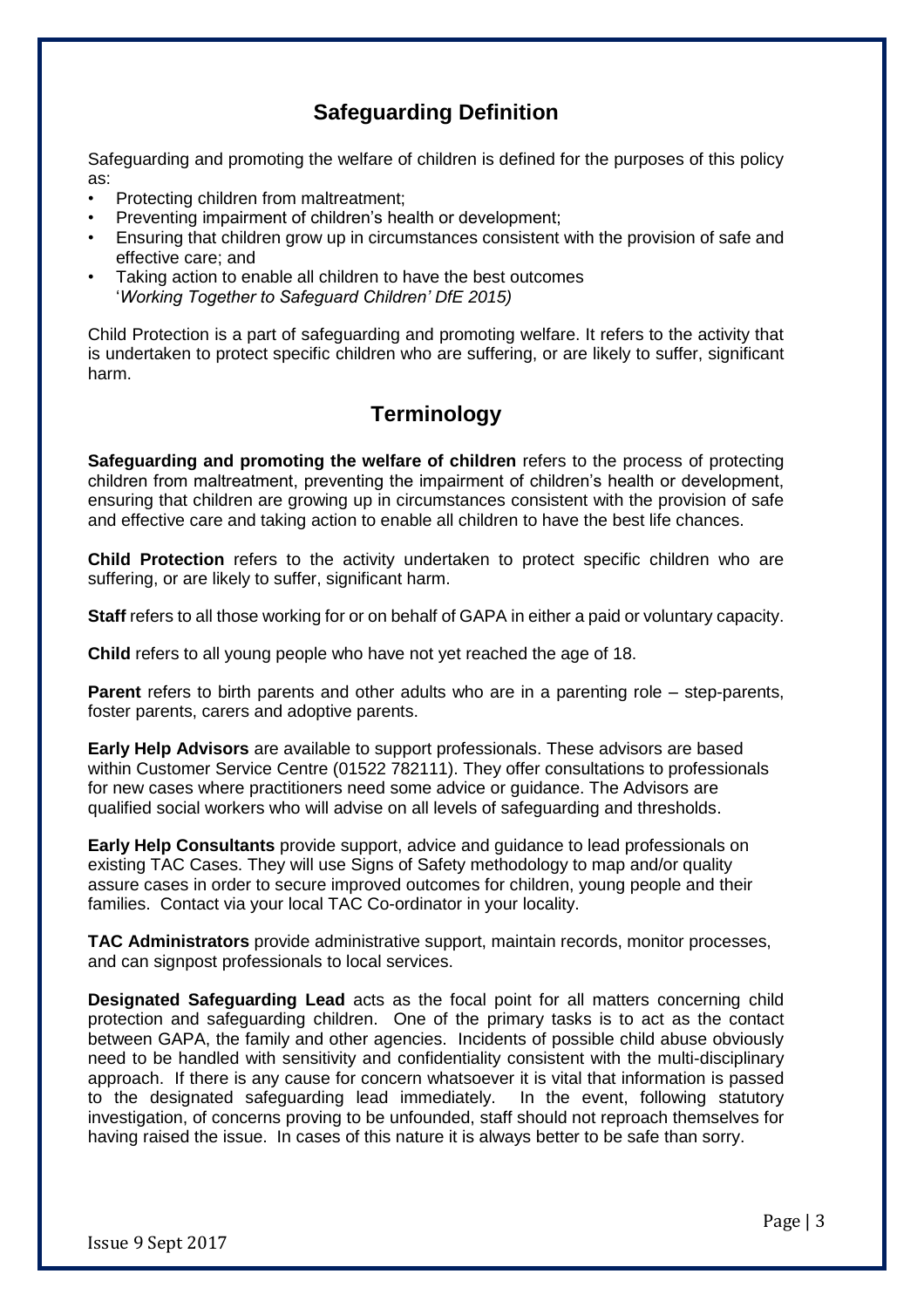**Early Help** is the term used to describe arrangements and services that identify the need for help for children and families as soon as the problems start to emerge, or when there is a strong likelihood that problems will emerge in the future. Working Together to Safeguard Children (2015) identifies the critical features of effective Early Help as:

A multi-disciplinary approach that brings a range of:

- Practice that empowers families and helps them to develop the capacity to resolve their own professional skills and expertise through a "Team around the Child" approach.
- A relationship with a trusted lead professional who can engage with the child and their family, and coordinate the support needed from other agencies
- A holistic approach that addresses the children's needs in the wider family context
- Simple, streamlined referral and assessment process
- Early Help in Lincolnshire includes both the TAC and ESCO process. Signs of Safety is embedded throughout. ESCO is similar to the TAC process but specifically supports the care coordination of Children with Disabilities (CWD) Further information can be seen at www.lincolnshire.gov.uk/ESCO All forms and guidance for Early Help including Signs of Safety, TAC Handbook, TAC Consultants contact details etc. are available at www.lincolnshirechildren.net

**Team Around the Child (TAC)** a shared assessment and planning framework which is in use by a variety of agencies across the county and is employed in similar format throughout the country. It aims to help with the early identification of additional needs of children and young people and promote a coordinated multi agency response to meet them. TAC can be used to support children and young people between 0–19 years, including unborn babies and can also be used with consent up to the age of 24 where a young person has a learning difficulty or disability. There are four main stages in setting up a TAC;

- Early identification of needs
- Assessing strengths and needs in a consistent and methodical framework
- Developing and delivering an integrated services
- Reviewing and refining the support arrangements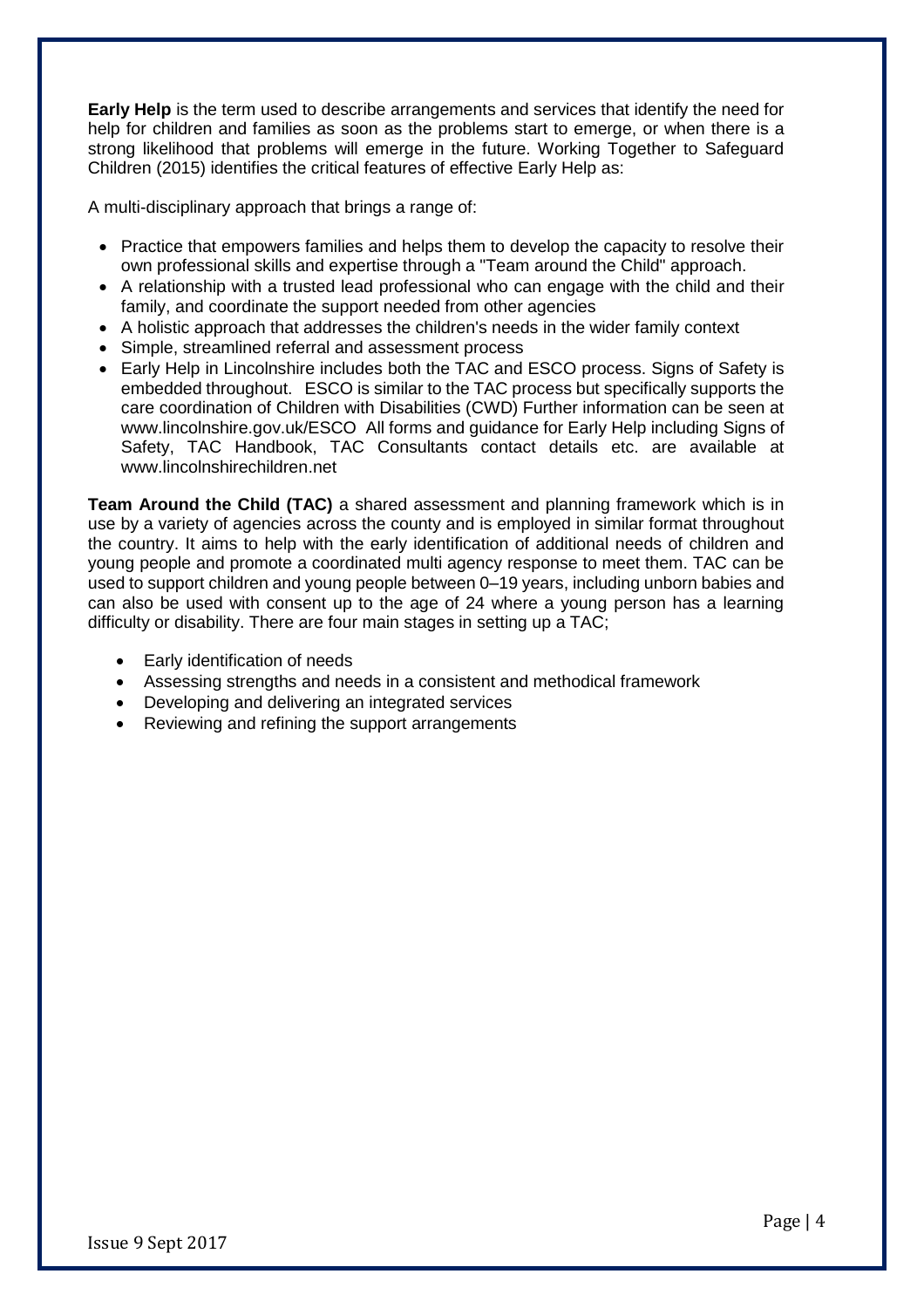# **GAPA Safeguarding Policy**

At GAPA we recognise the responsibility to have arrangements for safeguarding and promoting the welfare of children. GAPA believes that a child should never experience abuse of any kind. We have a responsibility to promote the welfare of all children and to keep them safe. We are committed to practice in a way that protects them. This policy demonstrates GAPA's commitment and compliance with safeguarding legislation. Through GAPA's day-today contact with children and direct work with families, staff at GAPA have a crucial role to play in noticing indicators of possible abuse or neglect and referring them to Children's Services. This also involves understanding serious case reviews and how to improve practice to prevent children from falling through the gaps.

#### **The purpose of the policy is to ensure that:**

The procedures contained in this policy apply to all staff, volunteers, sessional workers, students, or anyone working on behalf of GAPA. They are consistent with Lincolnshire Local Safeguarding Children's board (LSCB) multi-agency child protection procedures and Early Help which are underpinned by the statutory document 'Working Together to Safeguard Children' DFE 2015.

#### **Legal Framework:**

This policy has been drawn up on the basis of law and guidance that seeks to protect children, namely:

- Children Act 1989
- United convention of the Rights of the Child 1991
- Data Protection 1998
- Human Rights Act 1998
- Sexual Offences Act 2003
- Children Act 2004
- Safeguarding Vulnerable Groups Act 2006
- Protection of Freedoms Act 2012
- Children and Families Act 2014
- Special education needs and disability (SEND) code of practice: 0 to 25yrs Statutory guidance for organisations which work with and support children and young people who have special educational needs or disabilities; HM Government 2014
- Information sharing: Advice for practitioners providing safeguarding services to children, young people, parents and carers; HM Government 2015
- Working together to safeguarding children: a guide to inter-agency working to safeguard and promote the welfare of children; HM Government 2015

#### **This policy should be read alongside our policies and procedures on:**

- Recruitment and selection
- Allegations
- Recording and sharing information
- Code of Conduct
- ICT
- E-safety
- Anti-bullying
- Complaints
- **Whistleblowing**
- Health & Safety
- Social Networking
- Medication
- **Visitors**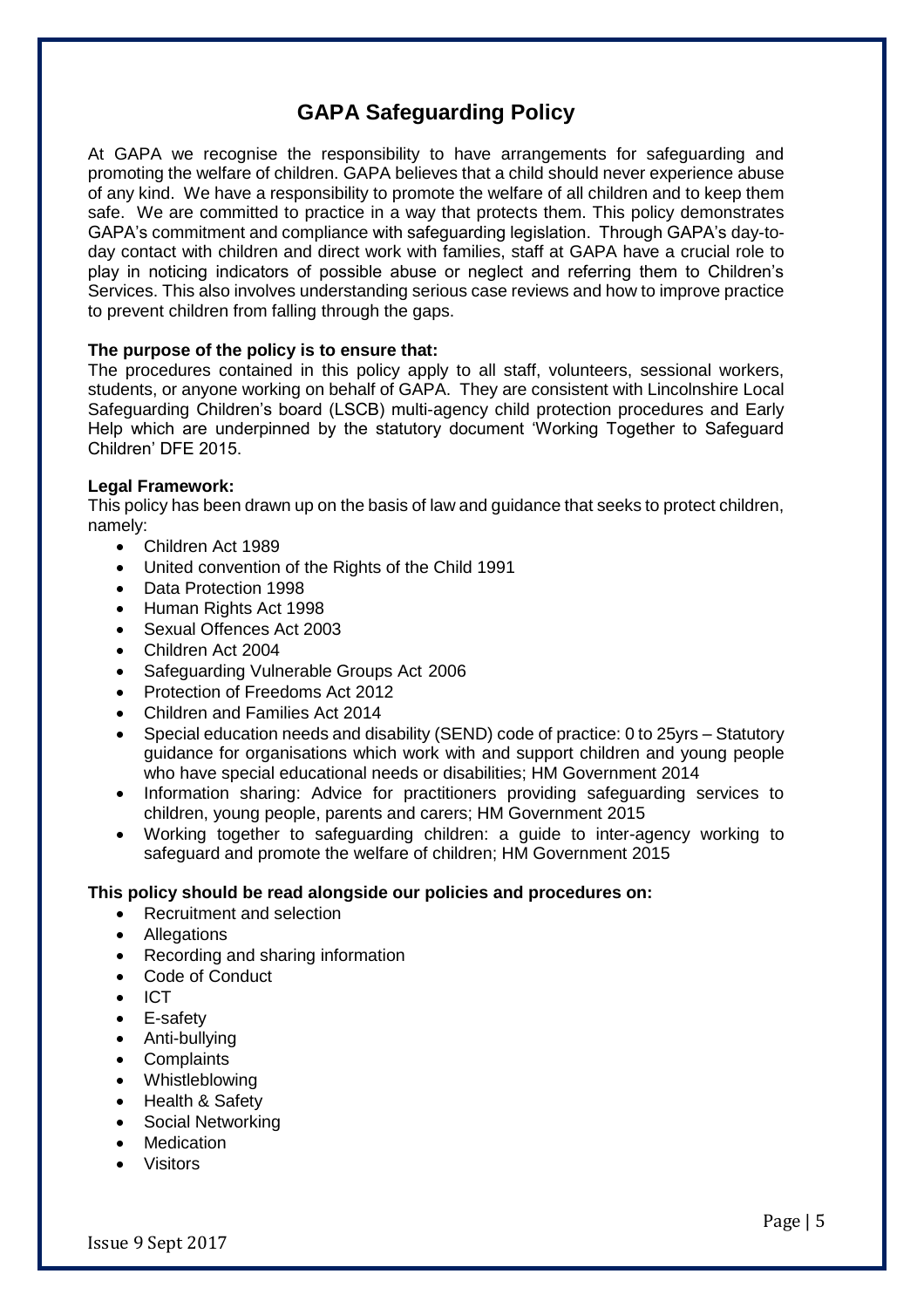#### **We recognise that:**

- the welfare of the child is paramount.
- all children regardless of age, gender, ability, culture, race, language, religion or sexual identity have equal rights to protection
- some children are additionally vulnerable because of the impact of previous experiences, their level of dependency, communication needs or other issues
- working in partnership with children, their parents and other agencies is essential in promoting the welfare of children.
- all staff have an equal responsibility to act on suspicion or disclosure that may suggest a child is at risk of harm.
- children and staff involved in safeguarding issues need to receive appropriate support.
- staff adhere to a Code of Conduct and understand what to do if a child discloses any allegations against staff, volunteers or the directors.

#### **We will seek to keep children safe by:**

- valuing them, listening to and respecting them
- appointing a Designated Safeguarding Lead (DSL) for children and young people, a deputy and a lead board member for safeguarding
- adopting child protection and safeguarding practices through procedures and a code of conduct for staff
- developing and implementing an effective e-safety policy related procedures
- providing effective management for all staff through supervision, support and training
- ensuring that all staff follow the LSCB 5 year training pathway and receive a safeguarding update as part of their induction, to enable them to understand and fulfil their safeguarding responsibilities effectively
- recruiting staff safely, ensuring all necessary checks are made
- ensuring staff are made aware of the importance of recognizing reporting inappropriate behavior displayed by other members of staff, or any person working with the children. For example, inappropriate sexual comments, excessive one to one attention beyond the requirements of their usual role and responsibilities: or inappropriate sharing of images (see whistleblowing policy)
- recording and storing information professionally and securely, and sharing information about safeguarding and good practice with children, families, staff via leaflets, posters, one to one discussions
- using our safeguarding procedures to share concerns and relevant information with agencies who need to know, and involving children, parents and families appropriately
- creating and maintaining an anti-bullying environment and ensuring that we have a policy and procedure to help us deal effectively with any bullying that does arise
- ensuring that we provide a safe physical environment for our children and staff by applying health and safety measures in accordance with the law and regulatory guidance
- ensuring that staff are equipped to identify children at risk of being drawn into terrorism, as well as challenge extremist ideas. They should know how to refer children and young people for further help
- using our procedures to manage any allegations against staff appropriately
- notifying Ofsted of any allegation of serious harm or abuse by any person living, working or looking after the premises (whether the allegations relate to harm or abuse committed on the premises or elsewhere).
- notifying Ofsted of the action taken in respect to allegations
- ensuring where an allegation is upheld GAPA will make a referral to the DBS, in accordance with our responsibilities under the Vulnerable Groups Act 2006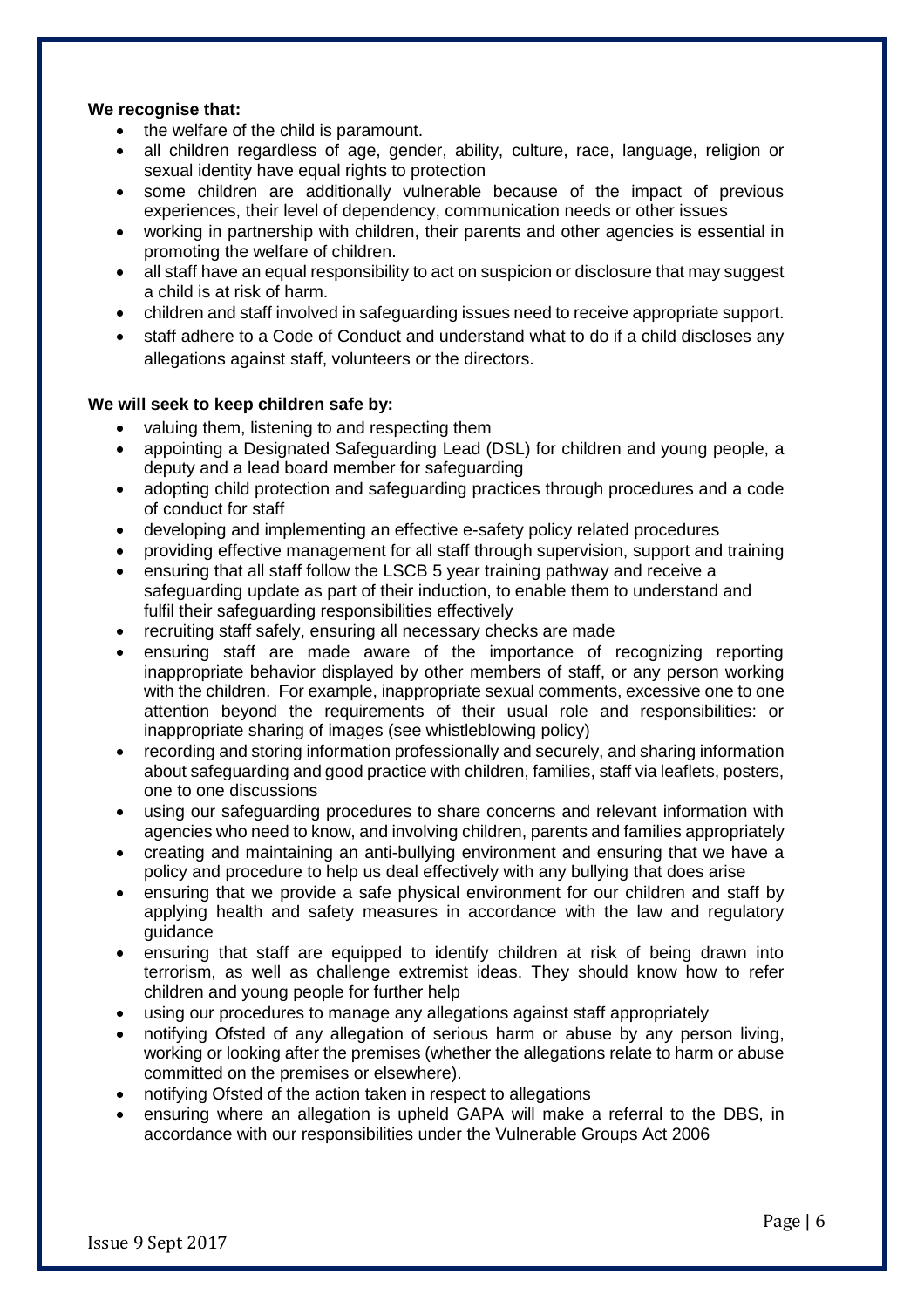# **Gainsborough Adventure Playground Ltd**

# **Safeguarding Procedures and Record-Keeping**

GAPA will follow Lincolnshire's safeguarding procedures with reference to Lincolnshire's LSCB "Managing Individual Cases where there are Concerns about a Child's Safety and Welfare"

#### **GAPA will ensure that:**

Safeguarding information including Child Protection information is stored and handled in line with the principles of the Data Protection Act 1998 ensuring that information is:

- used fairly and lawfully
- for limited, specifically stated purposes
- used in a way that is adequate, relevant and not excessive
- accurate
- kept for no longer than necessary
- handled according to people's data protection rights
- kept safe and secure.

Any concerns about a child will be recorded in writing within 24 hours. All records will provide a factual, evidence-based account. Timely, accurate recording of every episode/incident/concern/activity/actions will be made including telephone calls to other professionals. Records will be signed, dated and where appropriate, witnessed.

Hard copies of records or reports relating to Safeguarding and Child Protection concerns will be kept in a separate, confidential file, securely stored away from the main child's file or registration information. Authorisation to access these records will be controlled by the Designated Safeguarding Leads.

The Policy is updated annually and that changes are made in line with any new DfE or other government department's guidance.

There is a Designated Safeguarding Lead and Deputy with responsibility for Safeguarding children, who staff will be informed immediately with any concerns about a child.

In the case of child protection referral or serious injury the DSL will contact Lincolnshire Customer Service Centre without delay to report concerns and seek medical attention as necessary.

In the case of poorly explained serious injuries or where behaviour or concerns arouse suspicion if in any doubt the DSL should consult with Lincolnshire Children's Services Customer Service Centre and seek advice from the Early Help Advisors.

The DSL will keep written, signed and dated records detailing any allegation and action taken as near to the time of disclosure as possible even when no investigation is undertaken; following up any verbal referral in writing within 24 hours.

Conversations with a child who discloses abuse should follow the basic principles:

- listen rather than directly question, remain calm
- never stop a child who is recalling significant events
- make a record of discussion to include time, place, persons present and what was said (child language – do not substitute words)
- advise you will have to pass the information on
- avoid coaching/prompting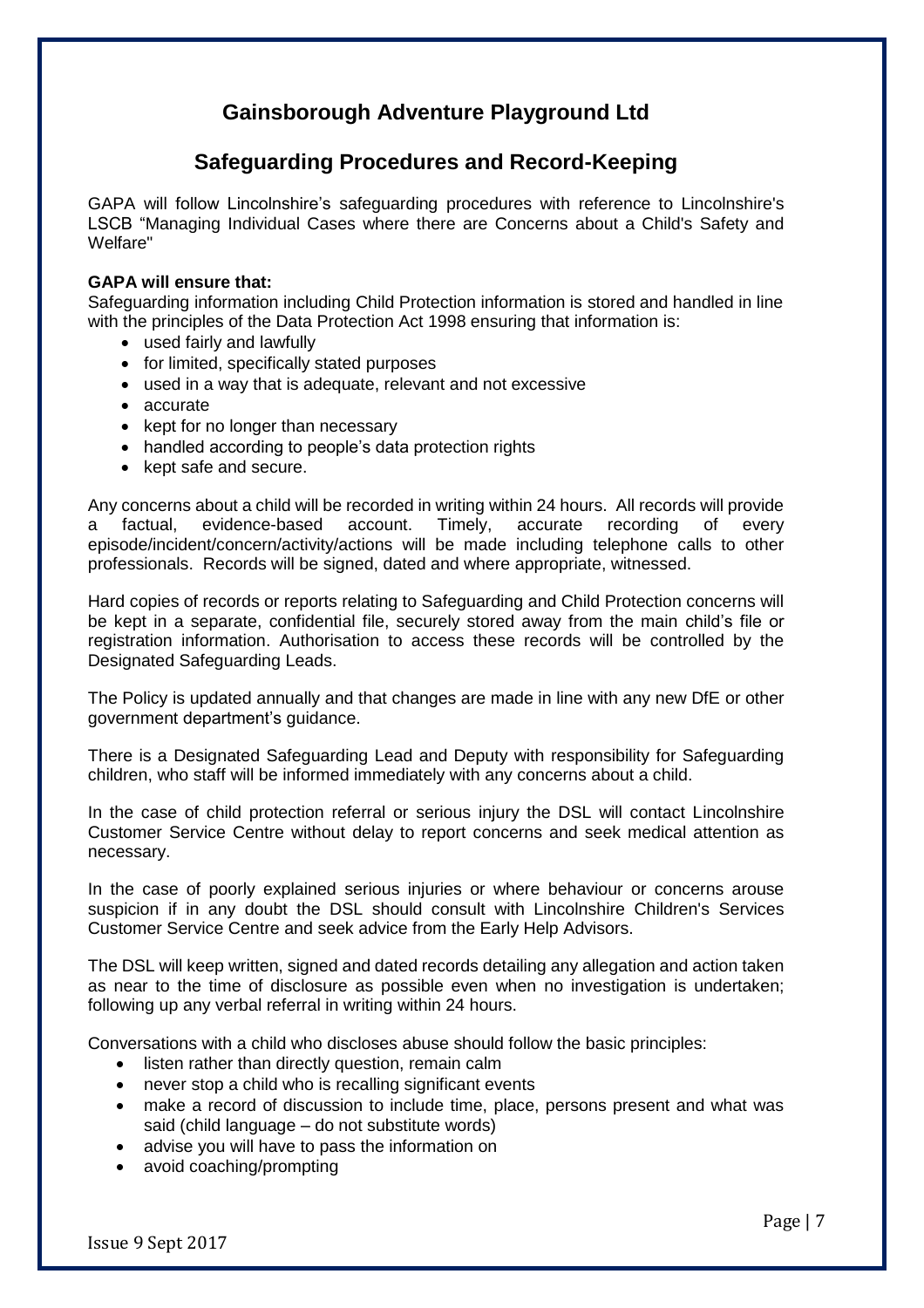- never take photographs of any injury
- allow time and provide a safe haven / quiet area for future support meetings
- At no time promise confidentiality to a child or adult.

The DSL will disclose any information about a children to other members of staff on a need to know basis.

We undertake appropriate discussion with parents prior to involvement with other agencies unless the circumstances preclude this.

That parents have an understanding of their obligations re: Child Protection by intervention as and when appropriate.

Work to develop effective links with relevant agencies in relation to Safeguarding (Child Protection).

That, where there are unmet needs, an Early Help discussion is initiated. Advice may be sought from the Early Help Consultants in the locality.

Complete reports and send representatives to case conferences, core groups and Child Protection review meetings.

#### **Roles and Responsibilities:**

GAPA will ensure that every member of staff and person working on behalf of GAPA:

- knows the name of the Designated Safeguarding Lead (DSL) and his/her role and responsibility
- has an individual responsibility to refer Safeguarding (Child Protection) concerns
- knows what to do if a child tells them he/she is being abused or neglected and [what](https://www.gov.uk/government/publications/what-to-do-if-youre-worried-a-child-is-being-abused--2)  to do if they [are worried a child is being abused](https://www.gov.uk/government/publications/what-to-do-if-youre-worried-a-child-is-being-abused--2)
- will receive training at the point of induction and at regular intervals as required, but at least annually, so that they know:
	- − their personal responsibility / code of conduct
	- − child protection procedures and how to access them
	- − the need to be vigilant in identifying cases of abuse at the earliest opportunity
	- − how to support and respond to a child who discloses significant harm
- knows their duty concerning unsafe practices in regard to children by a colleague
- is aware of their duties under the [Serious Crimes Act 2015](https://www.gov.uk/government/publications/mandatory-reporting-of-female-genital-mutilation-procedural-information) to report known instances of female genital mutilation (FGM) to the police via the non-emergency number

#### **Allegations Against a member of Staff:**

Staff must report any concerns about adults who work with children or young people to the Company Manager or to the Chair of Directors in the event of an allegation of abuse made against the Company Manager. Company Manager or Chair must seek advice from the Local Authority Designated Officer(s) (LADO) within one working day. The Emergency Duty Team should be contacted outside normal working hours 01522 782333.

Ofsted must be informed of the allegation as soon as is reasonably practical at least 14 days of the allegation being made. Ofsted will also be notified of the action taken in respect of the allegation.

Examples of inappropriate adult behaviour may include:

- staff that have behaved in a way that has harmed a child, or may have harmed a child
- staff that have possibly committed a criminal offence against or related to a child
- staff have failed to execute their duty to safeguard a child at GAPA or elsewhere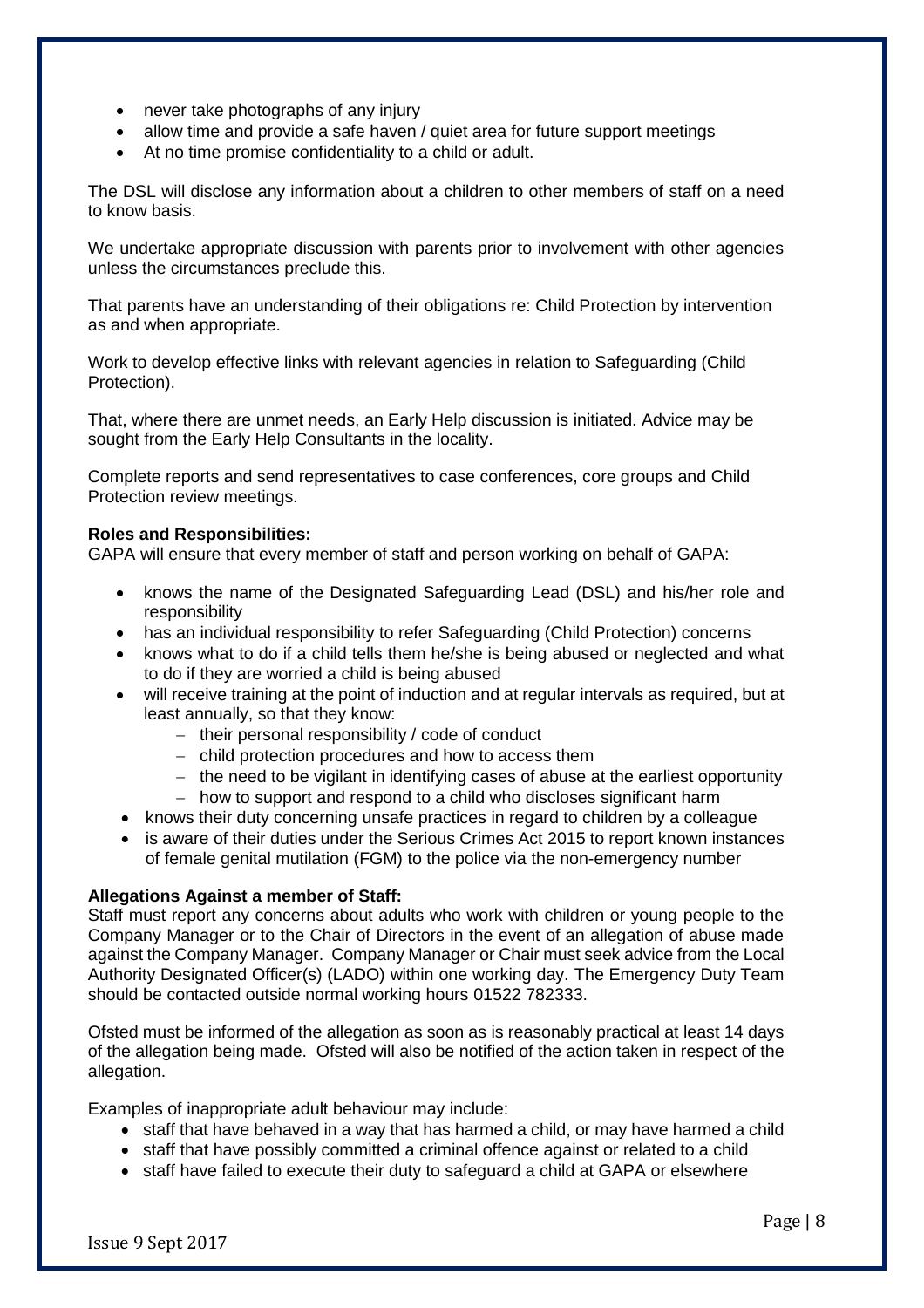• staff have behaved towards a child in a way that indicates s/he is unsuitable to work with children.

Suspensions will not be automatic response to an allegation, however, we will consider the seriousness of the allegation, the risk of harm to children and the possibility of tampering with evidence, as well as the interests of the person concerned and our organisation.

Where a member of staff leaves our employment during an investigation the investigation will continue and GAPA will in accordance with current legislation make a referral to the Disclosure and Baring Service (DBS).

#### **Supporting Vulnerable Children at Risk:**

Special consideration should be given to safeguarding and protecting children that may have additional vulnerabilities, for example children that are looked after or those with special educational needs (SEN) and disabilities. Additional barriers can exist to the recognition of abuse and neglect which can include:

- assumptions that indicators of possible abuse such as behavior, mood and injury relate to the child's disability without further exploration;
- vulnerable children can disproportionately be impacted by things like bullying without outwardly showing any signs; and
- communication barriers and difficulties in overcoming these barriers

#### **GAPA will Endeavour to Support Vulnerable Children Through:**

- Its ethos which promotes a positive, supportive and secure environment; giving children a sense of being valued.
- Its behaviour policy aimed at supporting vulnerable children. All staff will agree a consistent approach which focuses on the behaviour of the offence committed by the child; working to support children in developing positive behaviour.
- Liaison with other appropriate agencies which support the child.
- Developing supportive relationships.
- Recognition that children living in difficult home environments are vulnerable and are in need of support and protection.
- Monitoring child welfare, keeping accurate records and notifying appropriate agencies when necessary.
- Allowing staff opportunity to attend face to face Safeguarding briefings/ LSCB multiagency training and online training. (For example Prevent, Child Sexual Exploitation guidance, domestic violence, drugs / alcohol substance misuse etc.)
- Ensuring information is transferred safely and securely when a child with a Safeguarding Record transfers to another nursery. Also notifying Key workers or social workers where a child leaves the nursery (as appropriate)

#### **Supporting Families:**

The Data Protection Act and the Human Rights Act 1998 have extended the rights of individuals and families to confidentiality and professionals as a general rule should seek the agreement and consent of parents before making a referral to the Local Authority. Where the DSL is in doubt as to whether consent is necessary, the facts of the case will be discussed with Customer Service Centre.

- We acknowledge that parents will be the first point of contact and they will be informed of any suspicions unless this is deemed likely to put a child at risk.
- We will follow the guidelines laid down by the LSCB
- GAPA, through the Safeguarding Children Policy and other sources of information will inform parents of their roles and responsibilities regarding safeguarding children.
- GAPA will continue to work with families throughout any investigation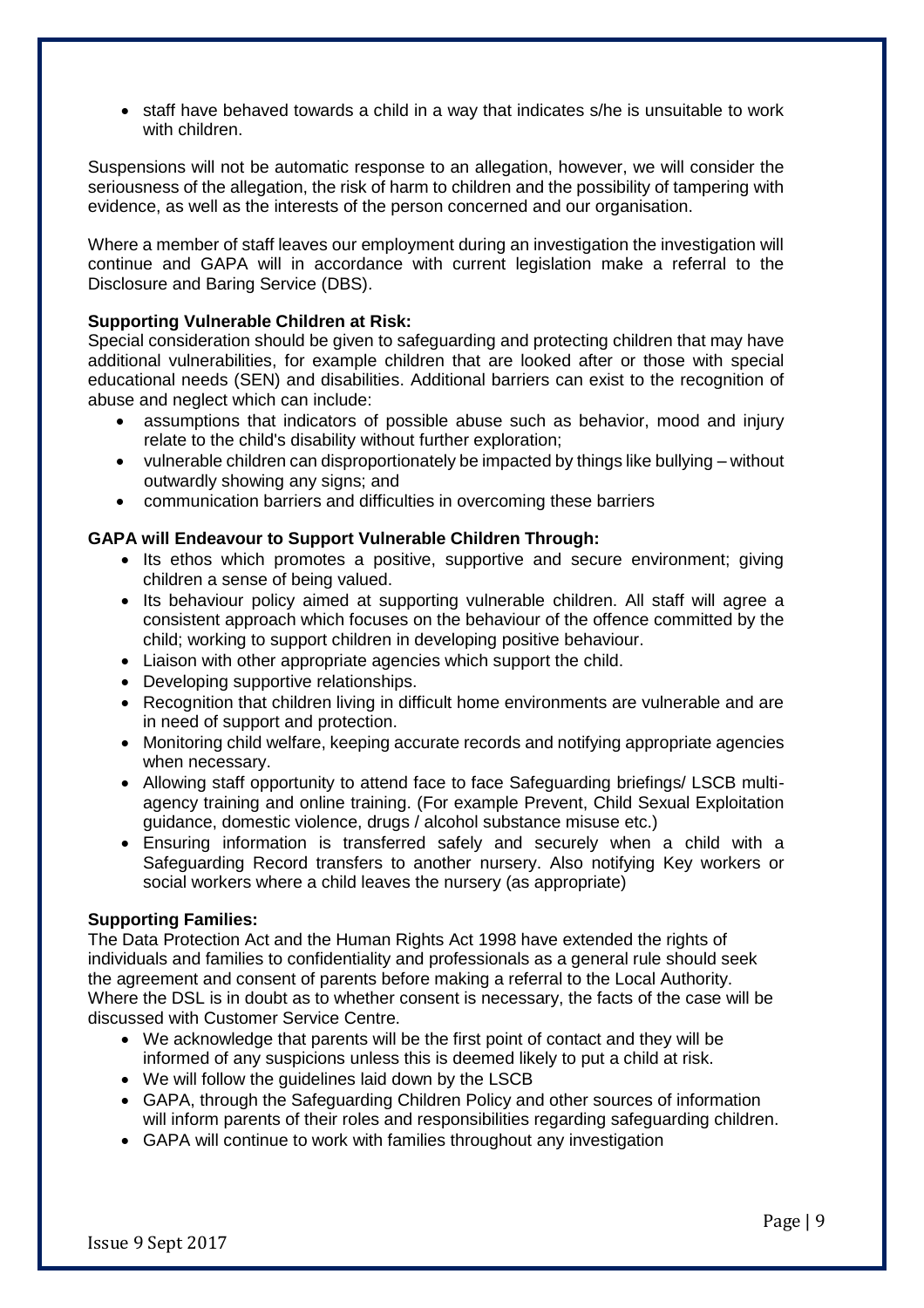### **Extremism and Radicalisation:**

GAPA seeks to protect children and young people against the messages of all violent extremism including, but not restricted to, those linked to Islamist ideology, or to Far Right / Neo Nazi / White Supremacist ideology, Irish Nationalist and Loyalist paramilitary groups, and extremist Animal Rights movements.

The current threat from terrorism in the United Kingdom may include the exploitation of vulnerable people, to involve them in terrorism or in activity in support of terrorism. The normalisation of extreme views may also make children vulnerable to future manipulation and exploitation.

GAPA is clear that this exploitation and radicalisation should be viewed as a safeguarding concern.

#### **The key aim of the [PREVENT strategy in Lincolnshire](http://www.lincolnshire.gov.uk/lscb/professionals/vulnerability/extremism/125941.article) is:**

To help local authorities, police, community safety partnerships and other partners and partnerships to develop and implement effective actions, which will make their communities safer. This will reduce the risk from terrorism and violent extremism, so that the people of Lincolnshire can go about their business freely and with confidence.

Experience has shown that the best results are achieved by:

- Partnership working and community engagement
- Understanding the challenge and its context
- Developing an effective action plan
- Managing risk
- Tracking progress and evaluating success
- Sharing learning

Lincolnshire has a PREVENT steering board which provides the strategic direction and is attended by a variety of partners including Education.

As part of the duty to protect young people from the messages of extremism, GAPA will refer any young person they are concerned about to the local Prevent team through the Channel process. The Channel referral form can be found through the LSCB website link above and should be returned to the email provided [channel@lincs.pnn.police.uk](mailto:channel@lincs.pnn.police.uk) GAPA may also email [prevent@lincs.pnn.police.uk](mailto:prevent@lincs.pnn.police.uk) to seek advice and support. Should GAPA use the child protection referral process through Customer Service Centre 01522 782111, the CSC will ask the GAPA to complete a channel form if there are any concerns related to extremism and radicalisation. Where GAPA has serious concerns about the vulnerability of a young person in relation to extremist behaviour, then the staff should make a call to the Police on 999.

#### **Female Genital Mutilation (FGM)**

Female Genital Mutilation (FGM) is child abuse and illegal. As of 31st October 2015, all regulated professionals or persons who are employed are required to report cases of FGM to the Police. This is a personal duty and cannot be transferred to anyone else. Where a girl discloses information that identifies her as at risk of FGM, professionals should follow the normal safeguarding procedures.

#### **Mobile Phones:**

Casual or inappropriate use of mobile phones by staff may pose a risk, is a staff member is distracted from caring for children (Ofsted, Mobile phone guidance 2011).

- staff may not carry or use their personal mobile phone whilst working at GAPA
- GAPA telephone number should be given out to be used as an emergency contact for staff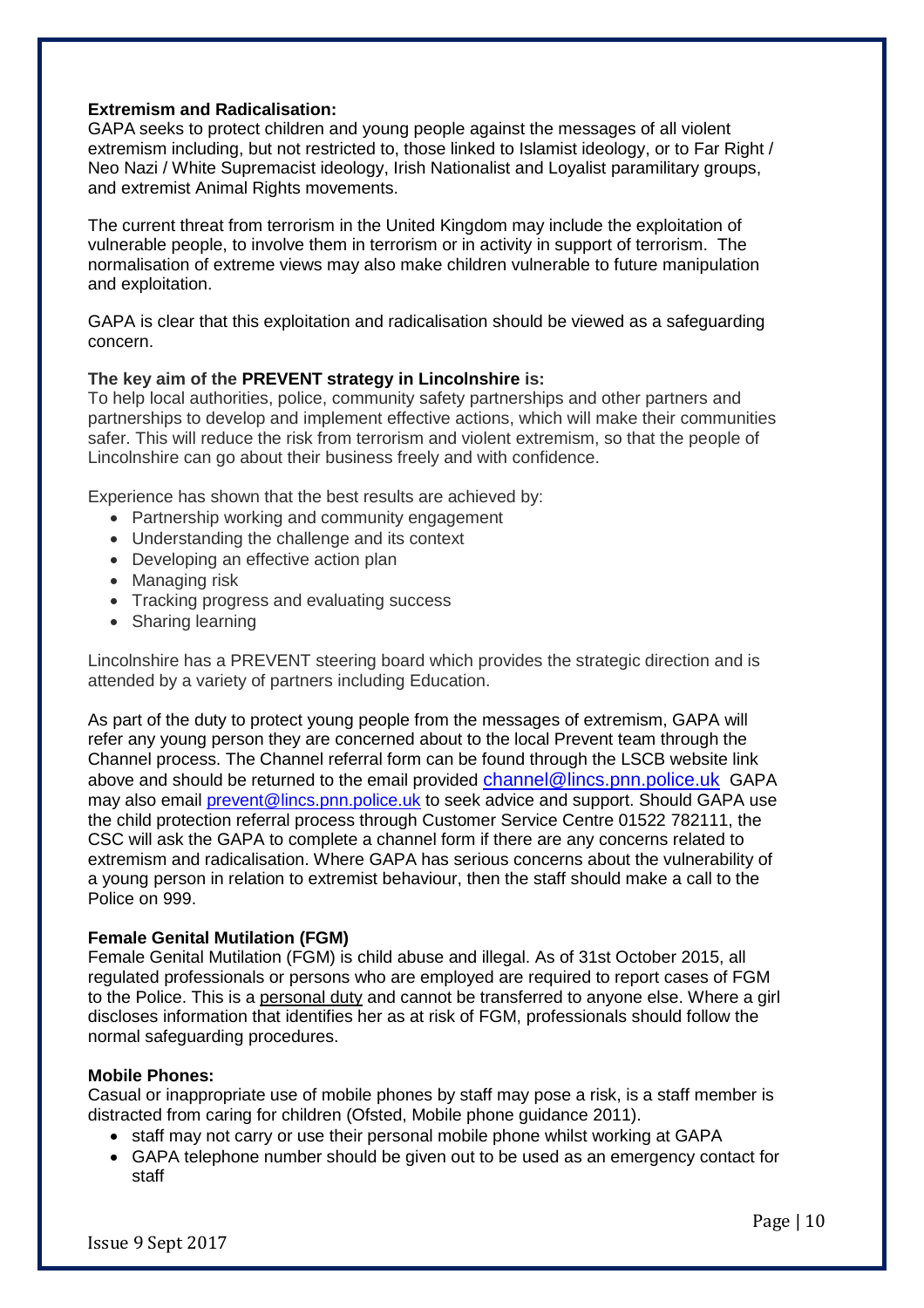- staff may use their mobile phone during breaks in designated areas
- staff will not use any camera facility on their phone during a session
- mobile phones are prohibited within the toilet area/nappy changing areas

#### **Cameras:**

- Consent for photographs is obtained from Parent /Carer on admission as part of the registration process.
- Children will have access to a child friendly digital camera and any photographs taken by children will be downloaded or deleted at the end of each session. Our ICT policy details where these will be downloaded to and how they will be stored
- Staff will only use GAPA's own digital camera to take photographs to support the recording of activities or events and these will be downloaded or deleted at the end of each session.
- Where it is not possible to download or delete photographs on the same day, the memory card will be securely stored until the next day.
- Staff will not use any other digital device to take photographs in or around the GAPA or when on outings.
- Cameras are prohibited within the toilet / nappy changing areas

#### **GAPA Directors Responsibilities**

GAPA Directors fully recognises its responsibilities with regard to Safeguarding and promoting the welfare of children in accordance with Government guidance.

The Directors have agreed processes which allow them to monitor and ensure that GAPA:

- has robust Safeguarding procedures in place
- operates safer recruitment procedures and appropriate checks are carried out on new staff.
- has procedures for dealing with allegations of abuse against any member of staff or adult on site
- has a member staff who is designated to take lead responsibility for dealing with safeguarding and Child Protection issues
- takes steps to remedy any deficiencies or weaknesses with regard to Safeguarding arrangements
- carries out an annual review of the Safeguarding policy and procedures.

Failure to follow the above procedures will subject staff to GAPA's disciplinary procedures which could lead to summary dismissal on the grounds of gross misconduct and the termination of their contract.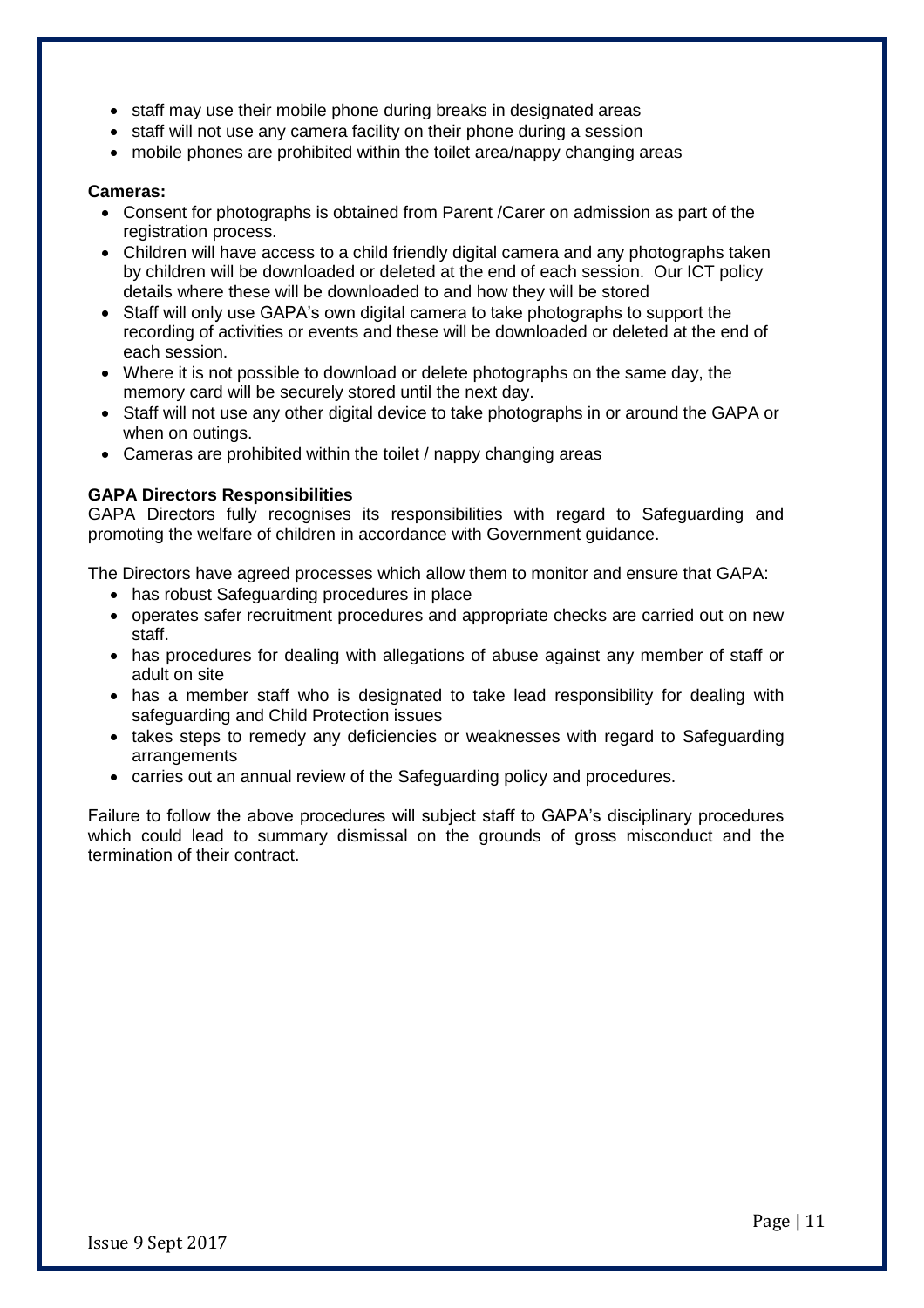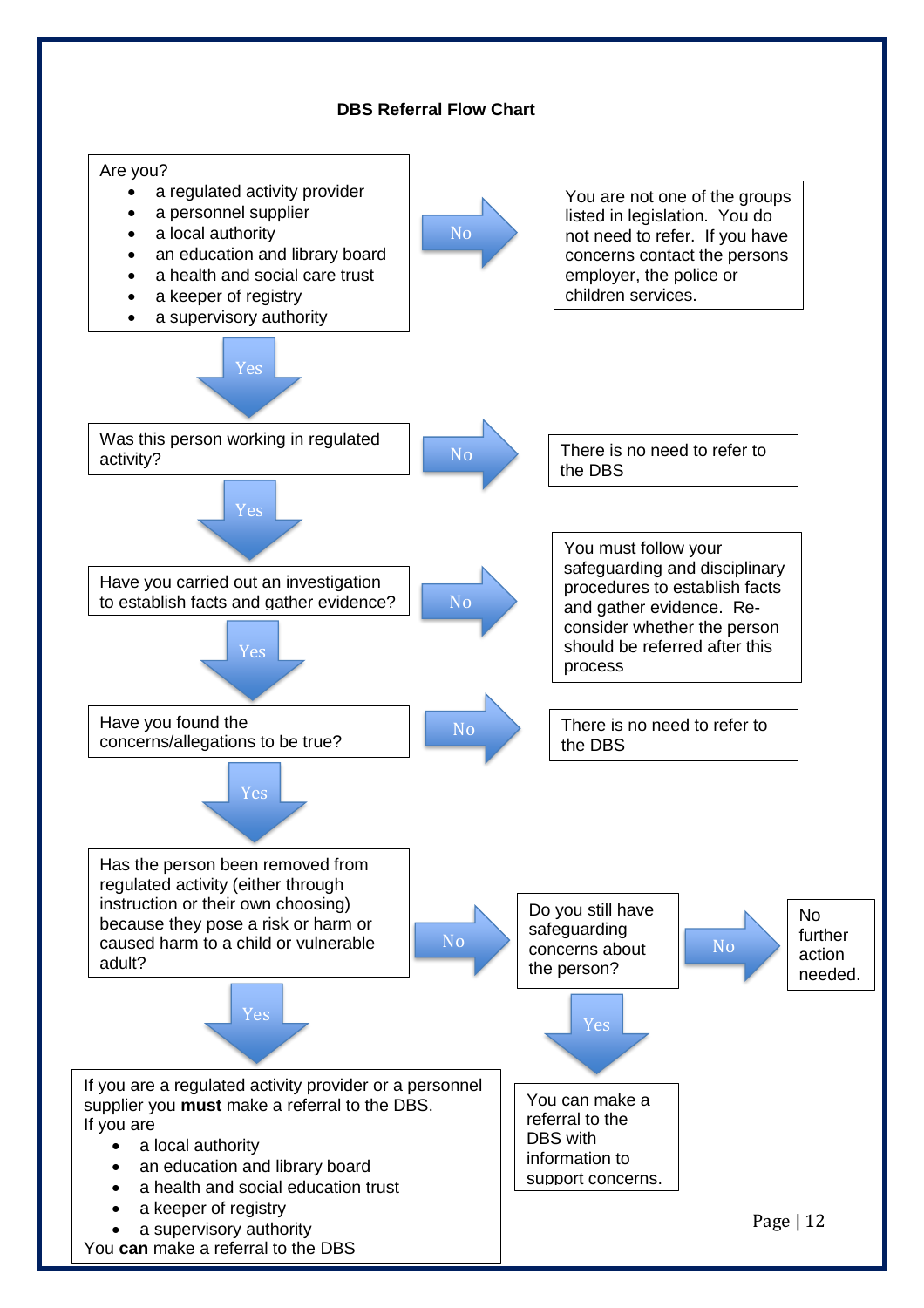### **Abuse – Signs and Behaviours**

Staff will need to be able to identify signs of abuse and neglect at the earliest opportunity and to respond in a timely and appropriate way. These may include:

- Significant changes in children's behaviour
- Deterioration in children's general well-being.
- Unexplained bruising, marks or signs of possible abuse or neglect.
- Children's comments which give cause for concern (a disclosure).
- Any reason to expect suspect neglect or abuse outside GAPA, for example in the child's home.
- Inappropriate behaviour displayed by other members of staff, or any other person working with the children. For example, inappropriate sexual comments; excessive one to one attention beyond the requirements of their usual role and responsibilities; or inappropriate sharing of images.

There are four types of abuse; possible signs and some of the typical behaviours of each type are listed below;

#### **Physical Abuse**

**Signs** 

- Unexplained bruising, marks or injuries on any part of the body
- Bruising which reflects hand marks or fingers (from slapping or pinching)
- Cigarette burns
- Bite marks
- Broken bones
- Scolds

Changes in behaviour

- Fear of parents being approached for an explanation
- Aggressive behaviour or severe temper outbursts
- Flinching when approached or touched
- reluctance to get changes, for example wearing long sleeves in hot weather
- Depression
- Withdrawn behaviour
- Running away from home

**Emotional Abuse**

**Signs** 

- A failure to thrive or grow, particularly if the child puts on weight in other circumstances, eg hospital or away from parents care
- Sudden speech disorders
- Development delay, either in terms of physical or emotional progress

Changes in behaviour

- Neurotic behaviou, eg hari twisting, rocking
- Being unable to play
- Fear of making mistakes
- Self harm
- Fear of parents being approached about their behaviour

#### **Sexual Abuse**

**Signs** 

- pain or itching in the genital and/or annual areas
- Bruising or bleeding near genital and /or anal areas
- Sexually transmitted diseases
- Vaginal discharge or infection
- Stomach pains
- Discomfort when walking or sitting down

Changes in behaviour